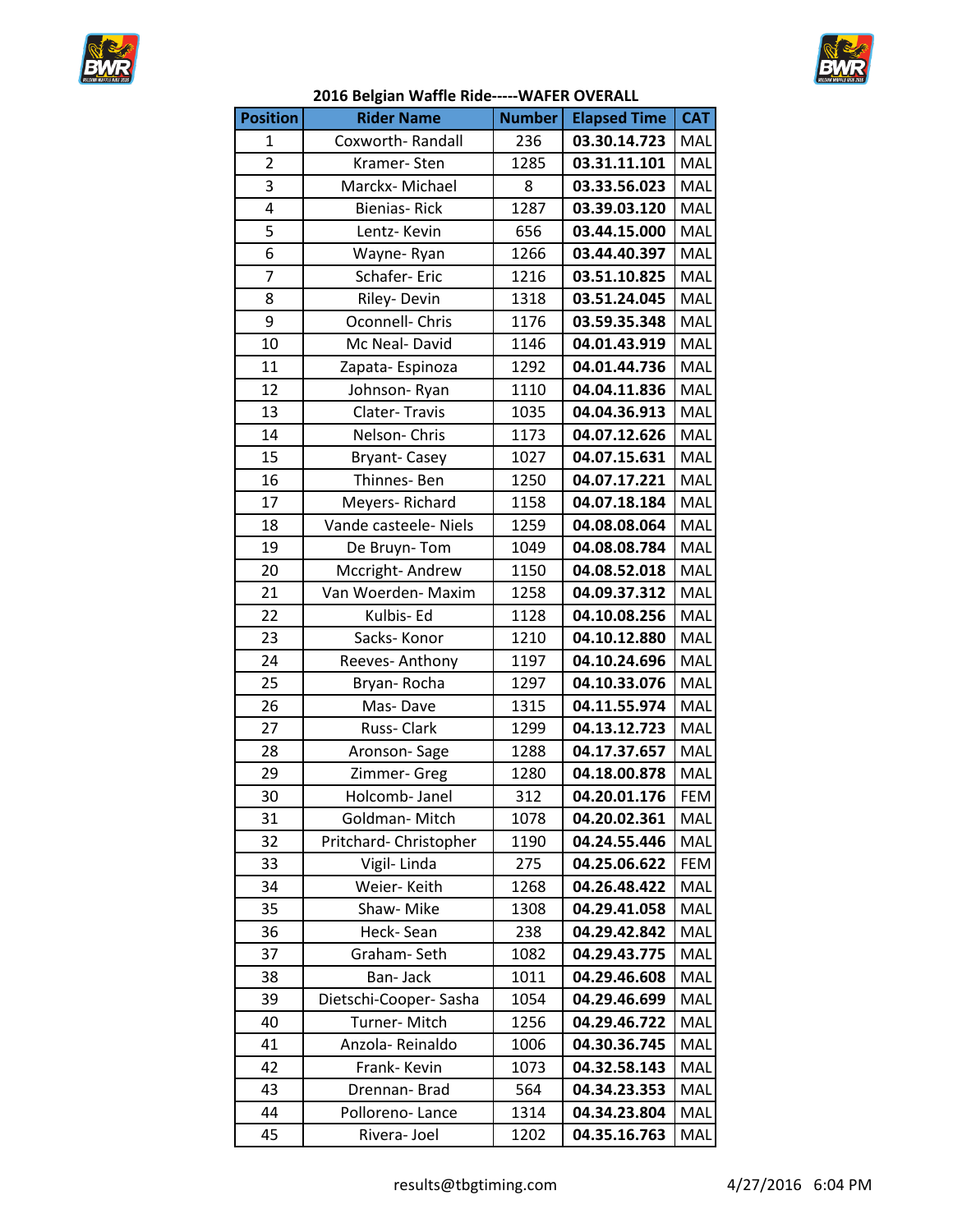



| 2016 Belgian Waffle Ride----- WAFER OVERALL |
|---------------------------------------------|
|---------------------------------------------|

| <b>Position</b> | <b>Rider Name</b>        | <b>Number</b> | <b>Elapsed Time</b> | <b>CAT</b> |
|-----------------|--------------------------|---------------|---------------------|------------|
| 46              | Donaldson-Jason          | 1058          | 04.35.21.748        | MAL        |
| 47              | Sanchez-Rock             | 1213          | 04.35.23.639        | MAL        |
| 48              | Turner- Christina        | 1255          | 04.35.29.035        | <b>FEM</b> |
| 49              | Jones-William            | 1111          | 04.35.35.959        | MAL        |
| 50              | Molinero-David           | 1159          | 04.37.18.800        | MAL        |
| 51              | Cassidy-Brennan          | 1029          | 04.38.26.702        | MAL        |
| $\overline{52}$ | Assell- Matthew          | 1284          | 04.39.26.683        | MAL        |
| 53              | Jackman- Paul            | 1106          | 04.39.29.323        | MAL        |
| 54              | Taylor-Monica            | 1248          | 04.39.46.914        | <b>FEM</b> |
| 55              | <b>Turk-Gregory</b>      | 1254          | 04.39.47.351        | MAL        |
| 56              | Henning- Gordon          | 1093          | 04.40.03.931        | MAL        |
| 57              | Kaminsky-Robin           | 306           | 04.42.50.195        | <b>FEM</b> |
| 58              | Shaw-Jene                | 307           | 04.44.11.237        | MAL        |
| 59              | Vaughan-Tim              | 196           | 04.46.54.248        | MAL        |
| 60              | Scanlon-Matthew          | 1215          | 04.48.24.810        | MAL        |
| 61              | Smith-Damon              | 1228          | 04.50.27.015        | MAL        |
| 62              | <b>Boudreau- Mathew</b>  | 1022          | 04.50.29.552        | MAL        |
| 63              | Szucs-Andre              | 1246          | 04.52.05.404        | MAL        |
| 64              | Kloner- Alissa           | 295           | 04.52.15.460        | <b>FEM</b> |
| 65              | Tompkins-Michael         | 1251          | 04.52.17.053        | MAL        |
| 66              | Sampiere- Steve          | 1212          | 04.52.17.715        | MAL        |
| 67              | Weinstein- Kevin         | 1269          | 04.52.18.160        | MAL        |
| 68              | Gentle- Jack             | 1075          | 04.52.22.456        | MAL        |
| 69              | Fenner-Sean              | 1309          | 04.52.47.084        | MAL        |
| 70              | Marquart-Robert          | 1142          | 04.52.59.174        | MAL        |
| 71              | Leib- Brian              | 1174          | 04.55.58.000        | MAL        |
| 72              | Vangilder-Tim            | 1261          | 04.56.05.067        | MAL        |
| 73              | Goldman-Ryan             | 1310          | 04.56.11.453        | MAL        |
| 74              | Sutton-Susan             | 1244          | 04.56.11.631        | <b>FEM</b> |
| 75              | Mcgovern-Kermit          | 1153          | 04.56.24.957        | MAL        |
| 76              | Ries-David               | 1199          | 04.56.51.482        | MAL        |
| 77              | Schott-Robert            | 1298          | 04.56.52.795        | MAL        |
| 78              | Opel- Marshall           | 1306          | 04.57.16.529        | MAL        |
| 79              | Grace-Aaron              | 1081          | 04.57.28.783        | MAL        |
| 80              | Chambers- Christian      | 1032          | 04.58.06.509        | MAL        |
| 81              | Tran-Tu                  | 1252          | 04.58.44.876        | MAL        |
| 82              | Romero-Abel              | 1204          | 04.59.04.741        | MAL        |
| 83              | Sprague-Dean             | 1234          | 04.59.22.238        | MAL        |
| 84              | Deruise-Trevor           | 1311          | 04.59.58.042        | MAL        |
| 85              | Ortega Cerquera- Gabriel | 1181          | 05.02.10.842        | MAL        |
| 86              | Morris-Steve             | 1163          | 05.02.11.195        | MAL        |
| 87              | Lenahan-Brad             | 1131          | 05.02.12.202        | MAL        |
| 88              | Meise-Timothy            | 1155          | 05.02.12.974        | MAL        |
| 89              | Dray-Travis              | 1060          | 05.03.52.485        | MAL        |
| 90              | Stinson-Ryan             | 1238          | 05.03.53.347        | MAL        |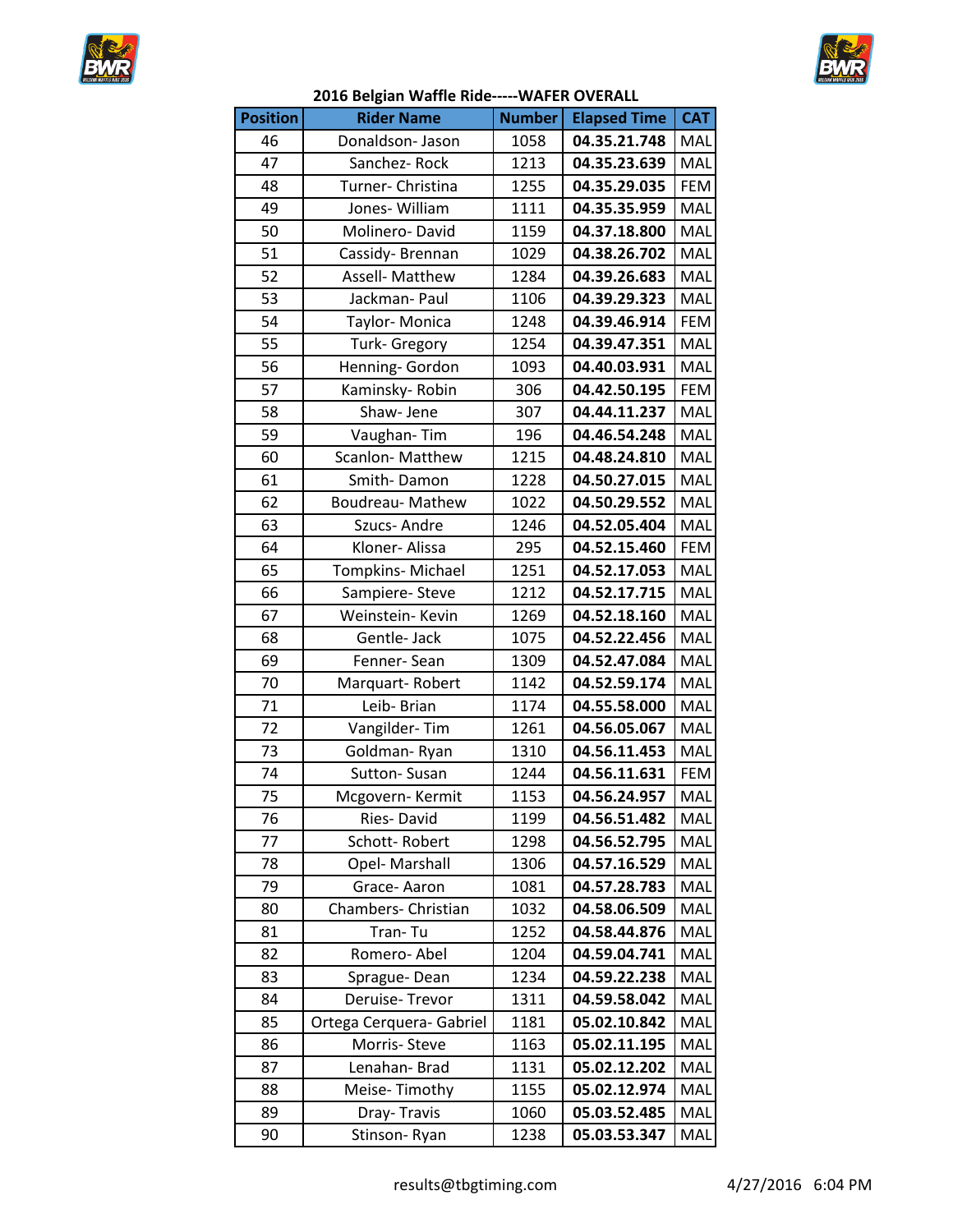



## **2016 Belgian Waffle Ride-----WAFER OVERALL**

| <b>Position</b> | <b>Rider Name</b>   | <b>Number</b> | <b>Elapsed Time</b> | <b>CAT</b> |
|-----------------|---------------------|---------------|---------------------|------------|
| 91              | Sousa-Joe           | 1231          | 05.03.53.370        | MAL        |
| 92              | Webb- Bill          | 1267          | 05.03.54.943        | MAL        |
| 93              | Jacobson- Jeff      | 1108          | 05.06.23.664        | MAL        |
| 94              | Vangilder-Michelle  | 1260          | 05.06.24.701        | FEM        |
| 95              | Lewis-Jeffrey       | 1132          | 05.06.25.072        | MAL        |
| 96              | Staszak-Chris       | 1235          | 05.06.25.269        | MAL        |
| 97              | Kraft-Robert        | 1127          | 05.06.25.904        | MAL        |
| 98              | Pallisco-Michael    | 1183          | 05.06.26.690        | MAL        |
| 99              | Smithson-Todd       | 1229          | 05.06.50.823        | MAL        |
| 100             | Killian-Rod         | 1120          | 05.06.55.989        | <b>MAL</b> |
| 101             | Stevens-Dustin      | 755           | 05.06.56.001        | MAL        |
| 102             | Spiegel- Pete       | 1232          | 05.09.10.577        | MAL        |
| 103             | Rozsa-Angela        | 1205          | 05.09.11.085        | FEM        |
| 104             | Rozsa-Lamar         | 1206          | 05.09.11.208        | MAL        |
| 105             | Devlin- Francis     | 1053          | 05.09.17.104        | MAL        |
| 106             | Hatch-Ted           | 1089          | 05.09.18.087        | MAL        |
| 107             | Morales-Ed          | 1162          | 05.09.23.723        | MAL        |
| 108             | Quitain-Richard     | 1191          | 05.09.41.694        | MAL        |
| 109             | Horton-Thomas       | 1097          | 05.09.45.265        | MAL        |
| 110             | Zablan- Jan         | 1277          | 05.09.45.274        | <b>MAL</b> |
| 111             | Vigil- Mark         | 1263          | 05.09.47.668        | MAL        |
| 112             | Solic- Jim          | 1230          | 05.09.49.643        | MAL        |
| 113             | Houtchens- Scott    | 1099          | 05.09.49.905        | MAL        |
| 114             | Silva- Juan         | 1224          | 05.10.01.616        | MAL        |
| 115             | Ornee- Chris        | 1180          | 05.10.04.592        | MAL        |
| 116             | Beck-Byron          | 517           | 05.12.53.934        | MAL        |
| 117             | Wright-Matt         | 1275          | 05.13.18.627        | MAL        |
| 118             | Veytia-Stephen      | 1262          | 05.13.20.428        | MAL        |
| 119             | Berry-Ronald        | 1019          | 05.14.03.630        | MAL        |
| 120             | Hartwell-Tom        | 1087          | 05.14.04.382        | MAL        |
| 121             | Chawla-Manvin       | 1033          | 05.16.55.880        | MAL        |
| 122             | Kovacs-Frank        | 1125          | 05.16.59.440        | MAL        |
| 123             | Hull- Kris          | 1103          | 05.17.03.387        | MAL        |
| 124             | Gil-Manuel          | 1077          | 05.23.56.691        | MAL        |
| 125             | Mulka-Mark          | 1316          | 05.24.06.494        | MAL        |
| 126             | Siuzdak- Gary       | 1227          | 05.24.29.923        | MAL        |
| 127             | Rodriguez- Gilberto | 1203          | 05.24.47.013        | MAL        |
| 128             | Peters- Jason       | 1186          | 05.26.21.686        | MAL        |
| 129             | Ogletree-David      | 1177          | 05.26.22.776        | MAL        |
| 130             | Outericky- Patrik   | 1286          | 05.27.27.543        | MAL        |
| 131             | Riley- Jim          | 1200          | 05.27.38.378        | MAL        |
| 132             | Oasay- Ariel        | 1175          | 05.27.39.047        | MAL        |
| 133             | Hoksbergen-Marcel   | 1095          | 05.27.49.689        | MAL        |
| 134             | Bayle- Gus          | 1016          | 05.27.50.675        | MAL        |
| 135             | Homel- Chris        | 1096          | 05.28.00.157        | MAL        |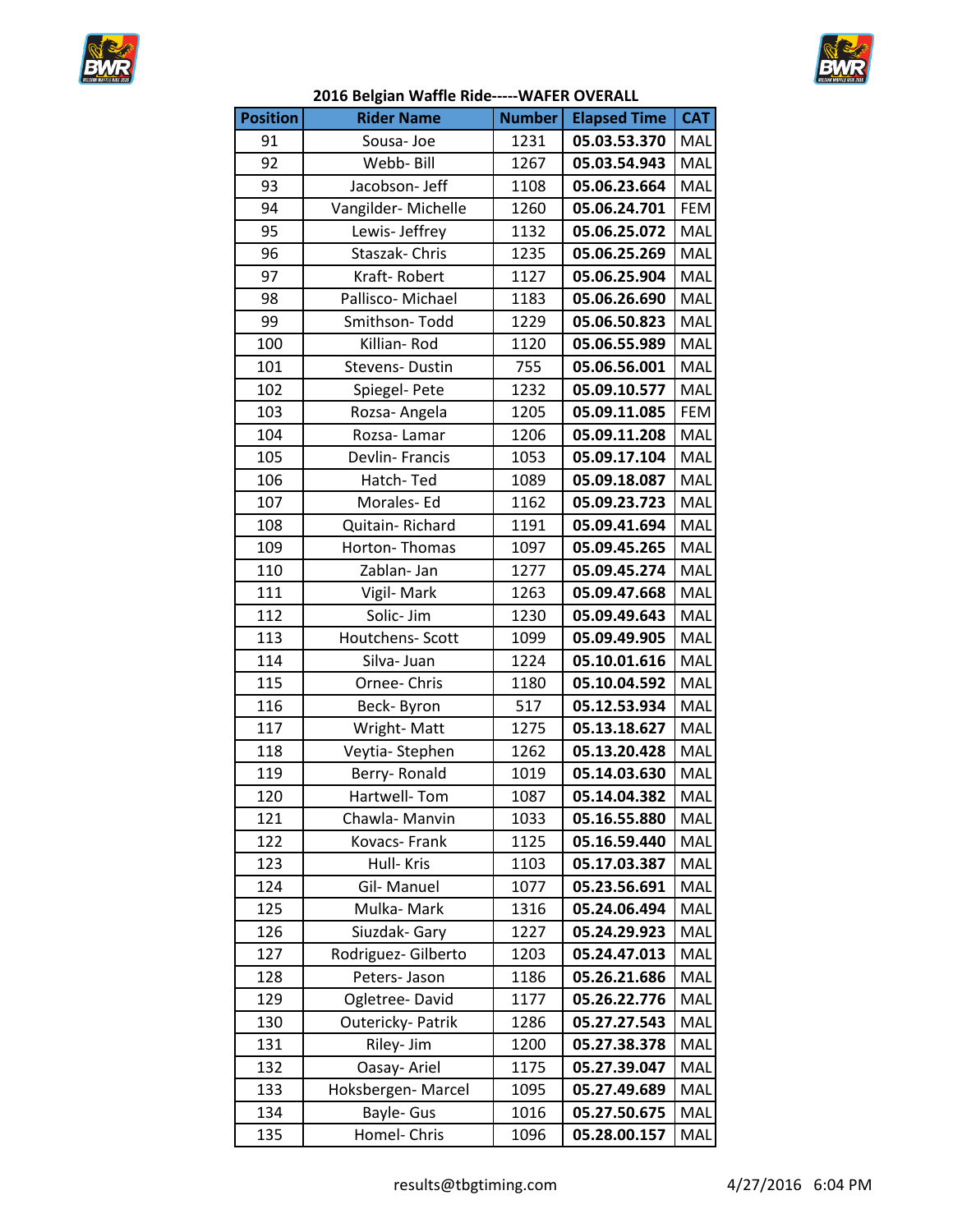



| <b>Position</b> | <b>Rider Name</b>    | <b>Number</b> | <b>Elapsed Time</b> | <b>CAT</b> |
|-----------------|----------------------|---------------|---------------------|------------|
| 136             | Atkinson-Steve       | 1009          | 05.28.06.204        | MAL        |
| 137             | Murillo-Ruben        | 1168          | 05.30.19.596        | MAL        |
| 138             | Archambault-David    | 1007          | 05.31.55.472        | MAL        |
| 139             | Tompkins-Megan       | 286           | 05.31.56.401        | MAL        |
| 140             | Kellogg-Robert       | 1116          | 05.32.57.488        | MAL        |
| 141             | Radcliffe-Torrey     | 1192          | 05.32.58.943        | MAL        |
| 142             | Danesi-Richard       | 1045          | 05.33.01.916        | MAL        |
| 143             | Poppendiek-Mark      | 1189          | 05.33.32.662        | MAL        |
| 144             | Denaro-Aaron         | 1052          | 05.34.30.650        | MAL        |
| 145             | Catchpole-Heather    | 1031          | 05.34.33.252        | <b>FEM</b> |
| 146             | Alberto-James        | 1001          | 05.34.35.333        | MAL        |
| 147             | Murray-Ben           | 1169          | 05.34.35.942        | MAL        |
| 148             | Judge-Robert         | 1112          | 05.34.37.661        | MAL        |
| 149             | Dizon- Anthony       | 1056          | 05.37.08.657        | MAL        |
| 150             | Sun-Wei              | 1243          | 05.37.09.958        | MAL        |
| 151             | Falkner-Matthew      | 1065          | 05.37.10.642        | MAL        |
| 152             | Bergum-Stan          | 1018          | 05.39.50.684        | MAL        |
| 153             | Runnalls- Craig      | 1208          | 05.39.53.423        | MAL        |
| 154             | Martinez- Eduardo    | 1145          | 05.41.16.588        | MAL        |
| 155             | Mercado-Jesus        | 1156          | 05.41.18.635        | MAL        |
| 156             | Cruz-Javier          | 1042          | 05.41.21.155        | MAL        |
| 157             | Albassam-Loway       | 1000          | 05.41.22.203        | MAL        |
| 158             | Fox- Jill            | 1072          | 05.43.06.116        | <b>FEM</b> |
| 159             | Irick-Dawn           | 1104          | 05.43.09.317        | <b>FEM</b> |
| 160             | Wolfe-Donald         | 1273          | 05.43.11.233        | MAL        |
| 161             | Loy-Lamont           | 1135          | 05.43.18.699        | MAL        |
| 162             | Fillo-Christopher    | 1068          | 05.45.58.295        | MAL        |
| 163             | <b>Bianco-James</b>  | 1020          | 05.46.01.621        | MAL        |
| 164             | Dungo-Randy          | 1062          | 05.46.03.176        | MAL        |
| 165             | Muniz- Manuel        | 1166          | 05.46.18.403        | MAL        |
| 166             | Kowalczyk-Tony       | 1126          | 05.48.22.382        | MAL        |
| 167             | Sison-Frank          | 1226          | 05.49.49.268        | MAL        |
| 168             | Sing-Scott           | 1225          | 05.52.26.507        | MAL        |
| 169             | Brown-Michael        | 1026          | 05.52.26.978        | MAL        |
| 170             | Monier- Cedric       | 1160          | 05.52.27.560        | MAL        |
| 171             | Campbell- Kyle       | 1028          | 05.54.42.409        | MAL        |
| 172             | <b>Watring-David</b> | 1283          | 05.55.19.592        | MAL        |
| 173             | Yoshizumi- Jay       | 1276          | 05.55.34.306        | MAL        |
| 174             | Huelsman-William     | 1100          | 05.55.50.754        | MAL        |
| 175             | Munoz- Matthew       | 1167          | 05.56.15.992        | MAL        |
| 176             | Mccarthy-Thomas      | 1148          | 05.56.25.629        | MAL        |
| 177             | Mcfadden-Colette     | 1152          | 05.56.46.438        | <b>FEM</b> |
| 178             | King-Raymond         | 1123          | 06.00.13.823        | MAL        |
| 179             | Coronado-Daniel      | 334           | 06.00.16.515        | MAL        |
| 180             | Hayes-Mark           | 1090          | 06.01.01.411        | MAL        |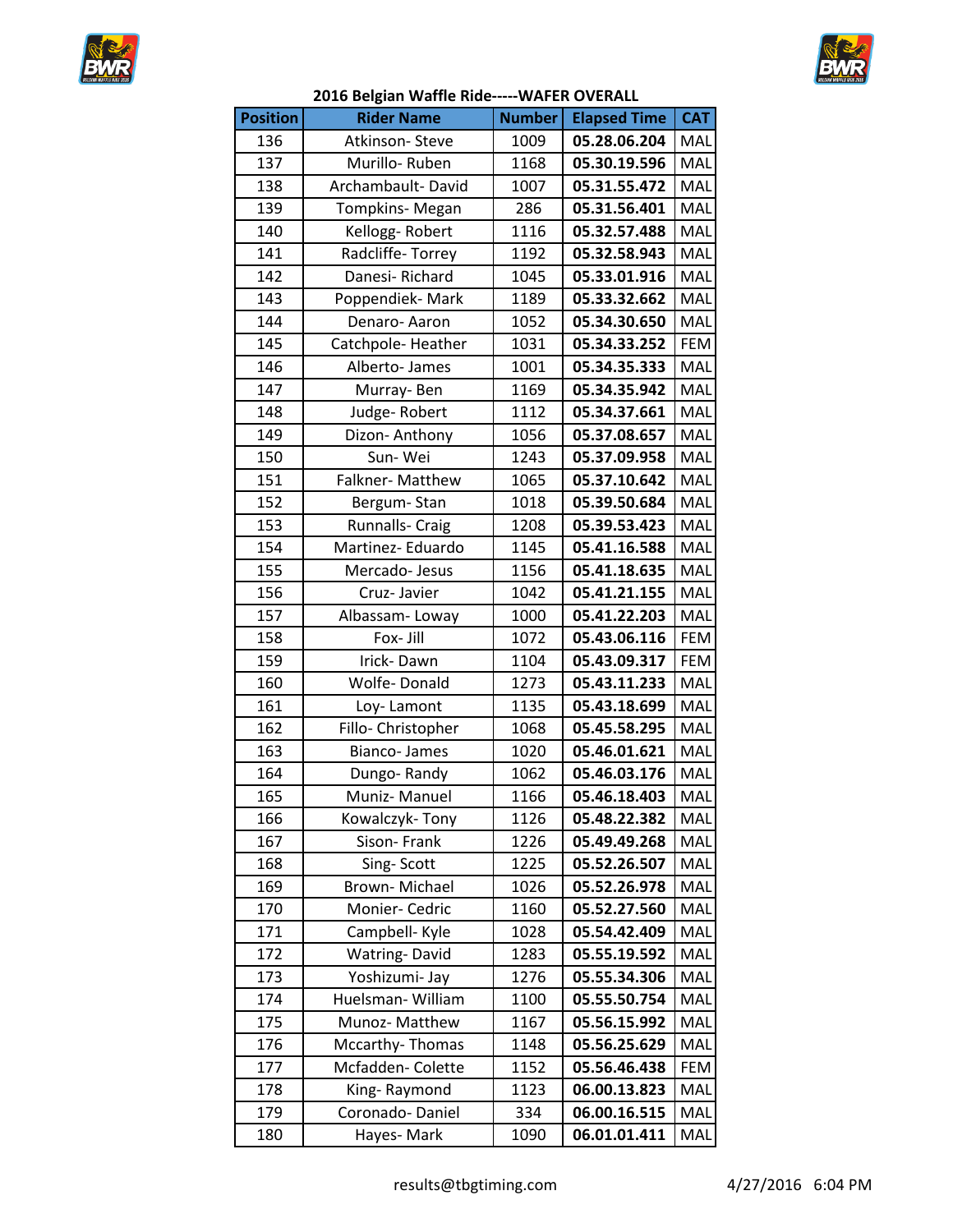



| <b>Position</b> | <b>Rider Name</b> | <b>Number</b> | <b>Elapsed Time</b> | <b>CAT</b> |
|-----------------|-------------------|---------------|---------------------|------------|
| 181             | Kaiahua-Danny     | 1114          | 06.01.01.412        | MAL        |
| 182             | Randzin- Adam     | 1196          | 06.01.01.546        | MAL        |
| 183             | Lederman-Tony     | 1130          | 06.01.01.601        | MAL        |
| 184             | Barton-Jason      | 1013          | 06.01.01.849        | MAL        |
| 185             | Demania-Michael   | 1051          | 06.01.01.926        | MAL        |
| 186             | Gross-Sumi        | 1083          | 06.03.04.252        | FEM        |
| 187             | Pardi ii- Edward  | 1184          | 06.03.19.720        | MAL        |
| 188             | Findley- Brian    | 1069          | 06.03.19.996        | MAL        |
| 189             | White-Todd        | 1270          | 06.03.20.303        | MAL        |
| 190             | Ohara-Steve       | 1179          | 06.03.21.710        | MAL        |
| 191             | Henke-Michael     | 1092          | 06.03.27.345        | MAL        |
| 192             | Golison- Jackie   | 1079          | 06.04.11.153        | FEM        |
| 193             | Innes-Glen        | 1304          | 06.04.13.819        | MAL        |
| 194             | Schafer-Hans      | 1217          | 06.04.35.597        | MAL        |
| 195             | Williams-Robert   | 1272          | 06.07.07.554        | MAL        |
| 196             | Mcafee-Pete       | 1147          | 06.10.22.947        | MAL        |
| 197             | Colbert-Alexander | 1037          | 06.10.24.392        | MAL        |
| 198             | Hobart- Craig     | 1094          | 06.10.24.394        | MAL        |
| 199             | Halimaoui-Djohara | 1085          | 06.11.11.539        | <b>FEM</b> |
| 200             | Scheibe-Dan       | 1302          | 06.11.13.856        | MAL        |
| 201             | Malwitz-David     | 1139          | 06.12.30.385        | MAL        |
| 202             | Tabor-Noel        | 1247          | 06.12.54.126        | MAL        |
| 203             | Barraugh-Duane    | 1012          | 06.13.27.266        | MAL        |
| 204             | Villano-Vincent   | 1264          | 06.13.27.871        | MAL        |
| 205             | Poles-Gary        | 715           | 06.13.28.661        | MAL        |
| 206             | Asombrado-Doris   | 1008          | 06.13.29.197        | <b>FEM</b> |
| 207             | Castanon-Rosio    | 1030          | 06.13.29.210        | <b>FEM</b> |
| 208             | Lind- Jeffrey     | 1282          | 06.13.29.589        | MAL        |
| 209             | Nelson-Brandon    | 1313          | 06.13.30.054        | MAL        |
| 210             | Emerson-Derek     | 1063          | 06.13.31.552        | MAL        |
| 211             | Sullivan- Patrick | 1242          | 06.16.50.793        | MAL        |
| 212             | Mullen-Joel       | 1165          | 06.16.50.982        | MAL        |
| 213             | Urbanski-Marc     | 1303          | 06.16.51.839        | MAL        |
| 214             | Stevenson-Steven  | 1237          | 06.16.51.941        | MAL        |
| 215             | Noble- Maxime     | 1319          | 06.16.51.964        | MAL        |
| 216             | Kirsch- Jason     | 1300          | 06.16.52.729        | MAL        |
| 217             | Jurist-David      | 1113          | 06.17.29.305        | MAL        |
| 218             | Hagen- Gregory    | 1084          | 06.17.37.764        | MAL        |
| 219             | Hand-Danica       | 1086          | 06.17.38.501        | <b>FEM</b> |
| 220             | Cunningham-Hal    | 1043          | 06.21.01.074        | MAL        |
| 221             | Stone- Cameron    | 1240          | 06.21.29.541        | MAL        |
| 222             | Stefanick-Michael | 1236          | 06.21.43.836        | MAL        |
| 223             | Jacobs-Todd       | 1107          | 06.24.51.090        | MAL        |
| 224             | Dalstrom-David    | 1044          | 06.25.08.488        | MAL        |
| 225             | Nelles-Meghann    | 1171          | 06.25.08.494        | FEM        |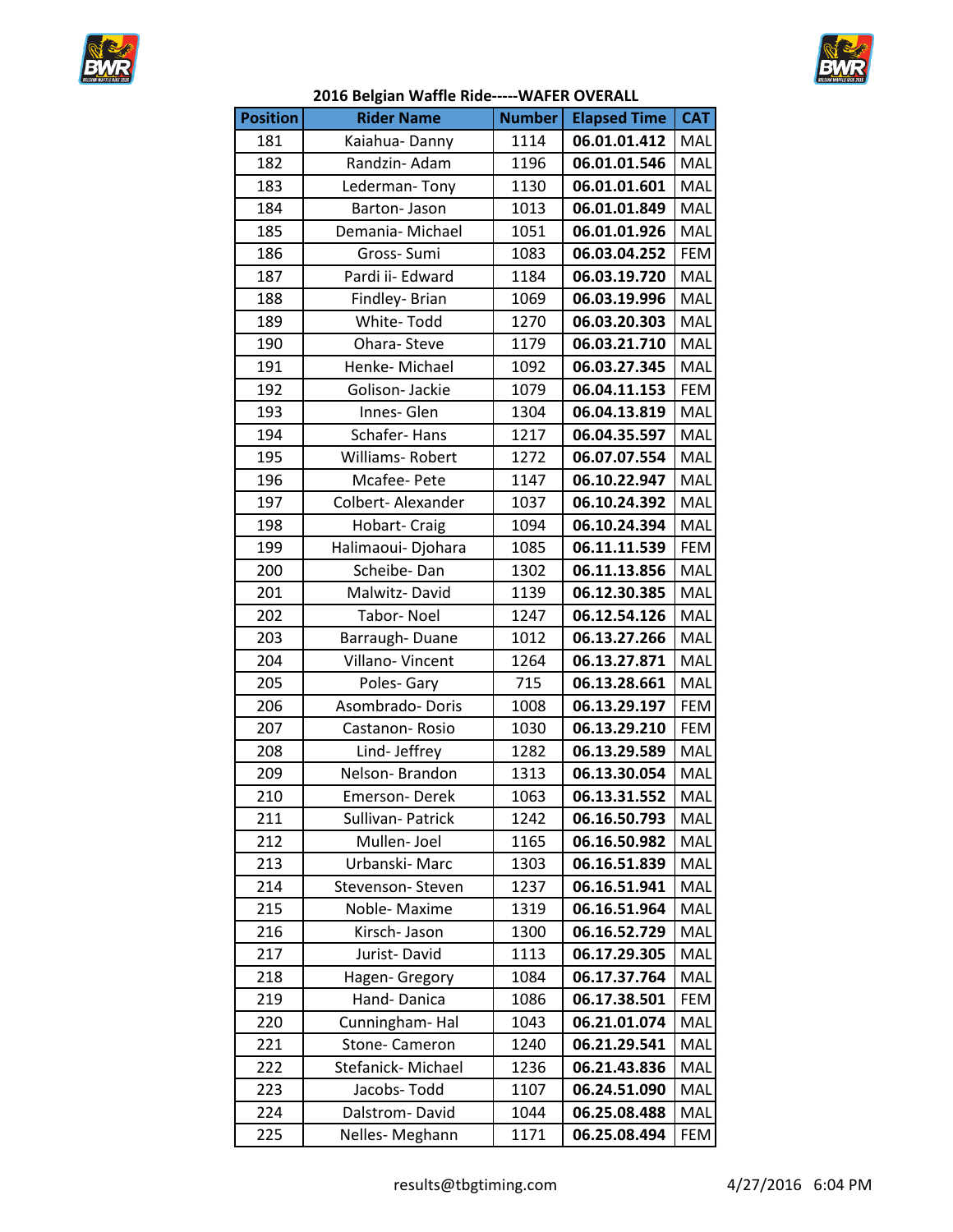



## **2016 Belgian Waffle Ride-----WAFER OVERALL**

| <b>Position</b> | <b>Rider Name</b>       | <b>Number</b> | <b>Elapsed Time</b> | <b>CAT</b> |
|-----------------|-------------------------|---------------|---------------------|------------|
| 226             | Marquez-Jorge           | 1143          | 06.25.16.084        | MAL        |
| 227             | Meyer-Andrea            | 1157          | 06.28.51.215        | <b>FEM</b> |
| 228             | Stokes- Julie           | 1239          | 06.28.51.421        | <b>FEM</b> |
| 229             | Alvarado-Vincent        | 1004          | 06.28.56.902        | MAL        |
| 230             | Daney-Michael           | 1046          | 06.31.09.272        | MAL        |
| 231             | Lyons-Danielle          | 1138          | 06.37.45.376        | <b>FEM</b> |
| 232             | Turrentine-Ryan         | 1257          | 06.37.47.219        | MAL        |
| 233             | Ziegler-Dwayne          | 1279          | 06.37.54.180        | MAL        |
| 234             | Khachadoorian-Richard   | 1119          | 06.37.54.745        | MAL        |
| 235             | Zwagerman-Joann         | 1293          | 06.37.58.629        | <b>FEM</b> |
| 236             | Lombardi-Rick           | 1134          | 06.40.56.291        | MAL        |
| 237             | Cosgrove-Brian          | 1041          | 06.40.59.168        | MAL        |
| 238             | Kawano-Thuy             | 1320          | 06.41.53.369        | <b>FEM</b> |
| 239             | Fischer-Natasha         | 1070          | 06.41.56.173        | <b>FEM</b> |
| 240             | Bayer-Robert            | 1015          | 06.44.21.379        | MAL        |
| 241             | Searle-Cris             | 1222          | 06.45.59.966        | MAL        |
| 242             | Reynolds- Grace         | 1198          | 06.50.14.033        | <b>FEM</b> |
| 243             | Mccurry-Robert          | 1151          | 07.02.38.656        | MAL        |
| 244             | Pettinicchi-Bianca      | 1187          | 07.04.30.462        | <b>FEM</b> |
| 245             | Kogan-Matthew           | 1124          | 07.09.33.917        | MAL        |
| 246             | Houck-Stormin           | 1098          | 07.11.39.705        | MAL        |
| 247             | Robbins-Steve           | 1291          | 07.21.12.811        | MAL        |
| 248             | Geraldez-Marc           | 1076          | 07.23.51.947        | MAL        |
| 249             | Schmidt-Paul            | 1218          | 07.26.12.467        | MAL        |
| 250             | Evans-Barbara           | 1064          | 07.27.55.749        | <b>FEM</b> |
| 251             | Bodniowycz-Larissa      | 1021          | 07.29.25.430        | <b>FEM</b> |
| 252             | Alunni-Mark             | 1003          | 07.29.25.929        | MAL        |
| 253             | Ralston-Andrew          | 1194          | 07.29.25.971        | MAL        |
| 254             | Theroff-Sarah           | 1249          | 07.29.27.847        | <b>FEM</b> |
| 255             | Schwartz-David          | 1220          | 07.44.01.549        | MAL        |
| 256             | Marais-Andre            | 1141          | 07.44.34.263        | MAL        |
| 257             | Spilker-Mary            | 1233          | 07.45.06.681        | <b>FEM</b> |
| 258             | Hatalski-Mike           | 1088          | 07.46.32.645        | MAL        |
| 259             | Fiedler-Ralph           | 1067          | 07.51.06.624        | MAL        |
| 260             | Ruiz- Jim               | 1207          | 07.51.11.264        | MAL        |
| 261             | Dordick-Lisa            | 1059          | 08.07.21.642        | FEM        |
| 262             | Davidson-Seth           | 1047          | 08.51.55.033        | MAL        |
| 263             | Loewenstern- Kathy      | 1133          | 10.08.53.671        | FEM        |
| 264             | Zappella-Marianne       | 1278          | 11.05.54.044        | FEM        |
| <b>DNF</b>      | Herdelin-Doherty- Baron | 611           | --.--               | MAL        |
| <b>DNF</b>      | Stokien-Erik            | 758           | --.--               | MAL        |
| <b>DNF</b>      | Bennett-Kurtis          | 1017          | --.--               | MAL        |
| <b>DNF</b>      | Breazeale-Kent          | 1023          | --.--               | MAL        |
| <b>DNF</b>      | Broach-Heather          | 1025          | 04.34.07.670        | FEM        |
| <b>DNF</b>      | Davis- Michele          | 1048          | --.--               | FEM        |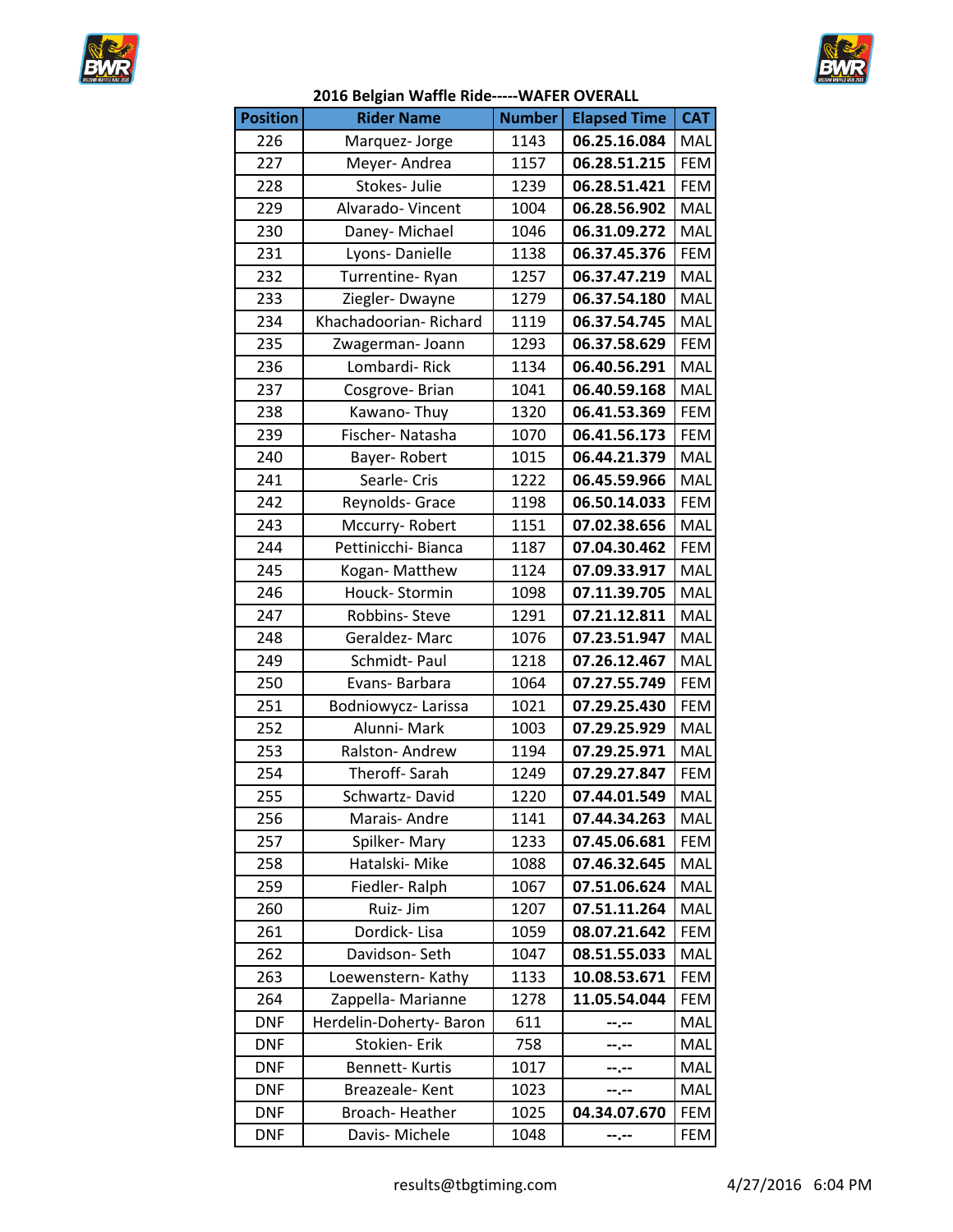



| <b>Position</b> | <b>Rider Name</b>     | <b>Number</b> | <b>Elapsed Time</b> | <b>CAT</b> |
|-----------------|-----------------------|---------------|---------------------|------------|
| <b>DNF</b>      | Hughes-Tim            | 1101          | 10.25.490           | MAL        |
| <b>DNF</b>      | Hughes-Taylor         | 1102          | 10.24.497           | MAL        |
| <b>DNF</b>      | Lundrigan- Colleen    | 1136          | 04.34.09.510        | <b>FEM</b> |
| <b>DNF</b>      | Ryan-Thomas           | 1209          | --.--               | MAL        |
| <b>DNF</b>      | Svendsen-Michael      | 1245          | --.--               | MAL        |
| <b>DNF</b>      | Wiback-Derek          | 1271          | --.--               | MAL        |
| <b>DNF</b>      | Paul-Broaderip        | 1295          | --.--               | MAL        |
| <b>DNF</b>      | Flagg-Jon             | 1301          | --.--               | MAL        |
| <b>DNF</b>      | Bonney-Doug           | 1317          | --.--               | MAL        |
| <b>DNS</b>      | Nelson-Ralph          | 1172          | --.--               | MAL        |
| <b>DNS</b>      | Shabestari-Stephanie  | 1223          | --.--               | <b>FEM</b> |
| <b>DNS</b>      | Hegedus-Alex          | 1091          | --.--               | MAL        |
| <b>DNS</b>      | O Hair-David          | 1178          | --.--               | MAL        |
| <b>DNS</b>      | Rinaldu- Jahna        | 1201          | --.--               | <b>FEM</b> |
| <b>DNS</b>      | Grange-Tim            | 1290          | --.--               | MAL        |
| <b>DNS</b>      | Raizin- Ali           | 1193          | --.--               | <b>FEM</b> |
| <b>DNS</b>      | Strohman-Mark         | 1241          | --.--               | MAL        |
| <b>DNS</b>      | Schnese- Craig        | 1219          | --.--               | MAL        |
| <b>DNS</b>      | Clark-Jeff            | 1034          | --.--               | MAL        |
| <b>DNS</b>      | Domingo- Jeffrey      | 1057          | --.--               | MAL        |
| <b>DNS</b>      | Ishmael- Jeffrey      | 1105          | --.--               | MAL        |
| <b>DNS</b>      | Basgall-Michael       | 1014          | --.--               | MAL        |
| <b>DNS</b>      | Anderson-Stuart       | 1005          | --.--               | MAL        |
| <b>DNS</b>      | Parrish-Ch            | 1185          | --.--               | <b>FEM</b> |
| <b>DNS</b>      | Michael- Cleveland    | 1296          | --.--               | MAL        |
| <b>DNS</b>      | Corace-Sam            | 1040          | --.--               | MAL        |
| <b>DNS</b>      | Laqui-Robin           | 1129          | --.--               | MAL        |
| <b>DNS</b>      | Connolly- Markham     | 1038          | --.--               | MAL        |
| <b>DNS</b>      | Moses-Mark            | 1164          | --.--               | MAL        |
| <b>DNS</b>      | Jardine- Catherine    | 1109          | --.--               | FEM        |
| <b>DNS</b>      | Unknown- Unknown      | 1312          | ……                  | MAL        |
| <b>DNS</b>      | Katkov- Howard        | 1115          | ……                  | MAL        |
| <b>DNS</b>      | Trevino-Damien        | 1253          |                     | MAL        |
| <b>DNS</b>      | Dean-Mysun            | 1050          |                     | MAL        |
| <b>DNS</b>      | Jennings- Christopher | 1024          | --.--               | MAL        |
| <b>DNS</b>      | Lutzker-Michael       | 1137          | --.--               | MAL        |
| <b>DNS</b>      | Marshall- Bruce       | 1144          | ┄.╌                 | MAL        |
| <b>DNS</b>      | Spearman-Philip       | 237           | -.--                | MAL        |
| <b>DNS</b>      | Beeson-Joseph         | 1294          | ┅.╌                 | MAL        |
| <b>DNS</b>      | Kim-Mike              | 1122          | --.--               | MAL        |
| <b>DNS</b>      | Kennedy- Joel         | 1118          | --.--               | MAL        |
| <b>DNS</b>      | Allinson-Mila         | 1002          | --.--               | <b>FEM</b> |
| <b>DNS</b>      | Flolid-Mark           | 1071          | ……                  | MAL        |
| <b>DNS</b>      | Difilippo- Justin     | 1055          | −                   | MAL        |
| <b>DNS</b>      | Polloreno- Julia      | 1188          | --.--               | <b>FEM</b> |